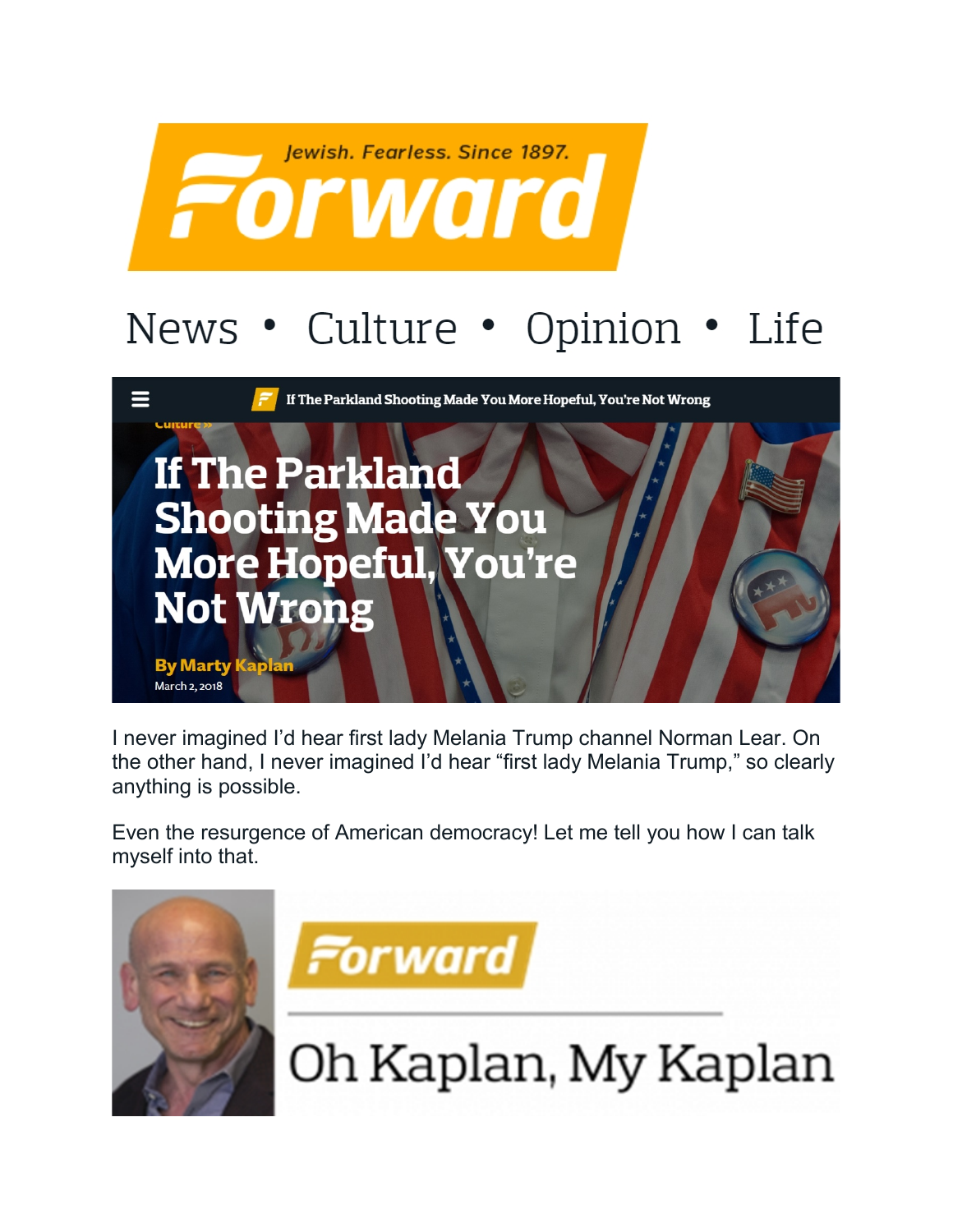Feeling that nothing is possible – Groundhog Days of "What fresh hell is this?" – is what I'm used to. If you can make your mornings safe for Mozart, for sun salutations, for gratitude for waking up at all, let alone in possession of a soul, maybe your breath has kept the embers of optimism glowing. But if your mornings in America, like mine, include the morning news, you know the feeling of wanting to crawl back under the covers.

It could be wishful thinking, but ever since the Parkland massacre in Florida, maybe you've sensed something new stirring, a game-changer. I hear it in the voices of survivors like Emma Gonzalez: "We call BS"; Cameron Kasky: "Douglas is a school filled with thousands of leaders"; David Hogg, who said about the nuts who were smearing him as a paid "crisis actor," "I feel for those people, honestly. They've lost faith in America. But we certainly haven't."

I wonder if it was Lauren Hogg, David's 14-year-old sister, who drew Melania to her side of the tipping point. "Hey @FLOTUS," Lauren tweeted, "you say that your mission as First Lady is to stop cyber bullying, well then, don't you think it would have been smart to have a convo with your step-son @DonaldJTrumpJr before he liked a post about a false conspiracy theory which in turn put a target on my back."

Three days later, FLOTUS told a group of governors' spouses in the White House, "I have been heartened to see children across the country using their voices to speak out and try to create change. They're our future and they deserve a voice."

Was it just my fantasy that her subtext was in agreement with the Douglas kids excoriating her husband? I also heard in her words an echo of what Norman Lear told me on the phone a few hours earlier. "Imagine if everywhere you looked," he'd asked me, "young people were wearing buttons saying, 'Vote for Me.' On the news, on TV shows, at school, at home. On athletes, on performers, on YouTube, on Instagram. 'Vote for Me.' What do you think?"

Even if I weren't already crazy about him — what's not to love about an alltime TV great at 96 producing two seasons of the Latin version of his "One Day at a Time" for Netflix, and shooting the pilot of his new comedy, "Guess Who Died?," for NBC? — I loved the idea.

It may be more than a pipe dream. This is the man who bought a Declaration of Independence printed the night of July 4, 1776 and sent it on a 50-state campaign to register some two million Americans to vote, many of them 18-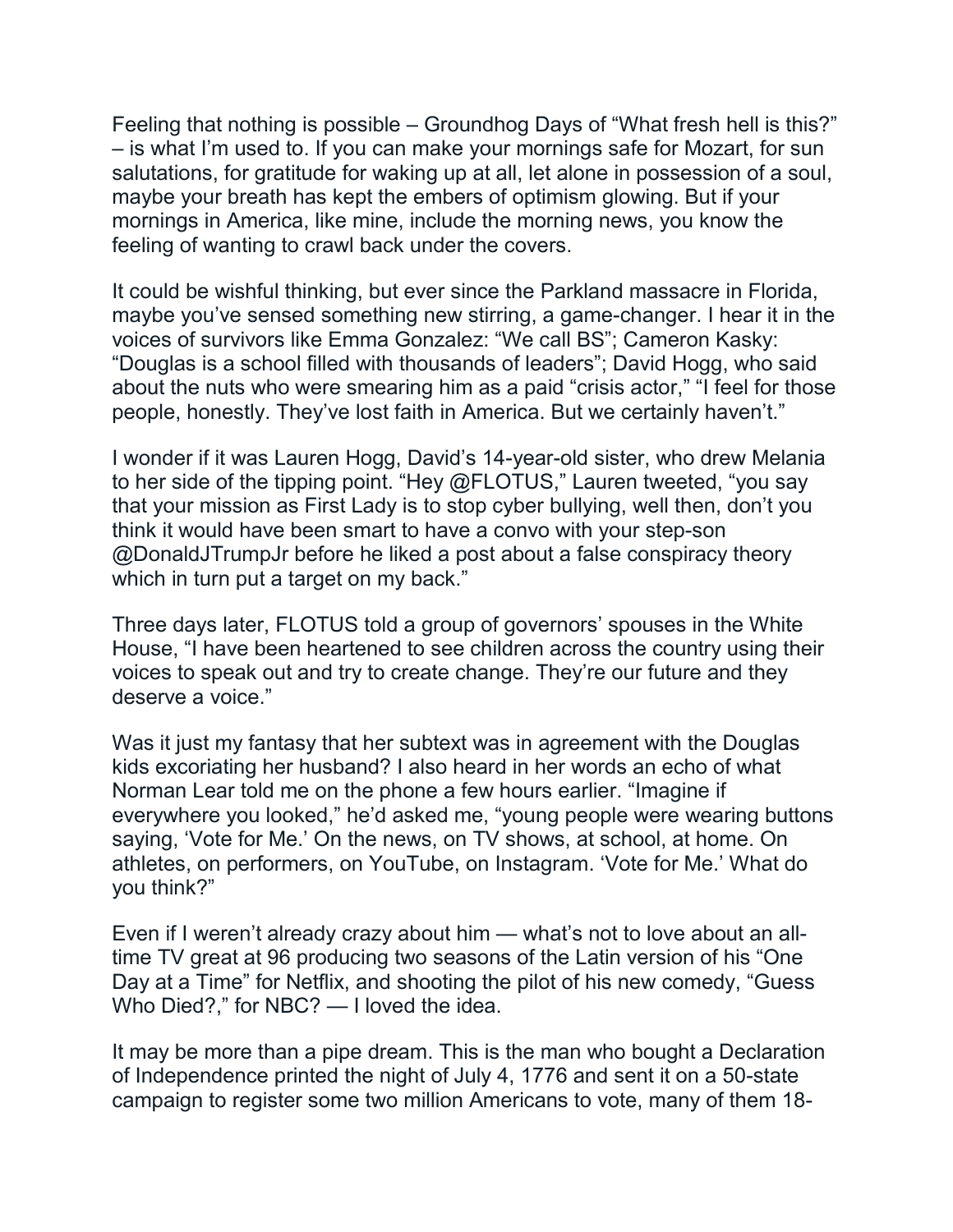year-olds casting their first ballot. Who founded People for the American Way to defend democracy from religious extremism. Who created "All in the Family," "Maude," "The Jeffersons" and a string of other hits that engaged with issues like racism, homophobia and misogyny in the homes of hundreds of millions of Americans.

(Disclosure: For nearly 20 years, the generosity of the Lyn and Norman Lear Family Foundation has enabled my team at the USC Annenberg School to study the impact of media and entertainment on society, and to use it to do *tikkun olam,* to repair the world.)

Good slogans mean more than one thing. When it's on a kid's button, "Vote for me" doesn't mean, I'm running for office. That gets your attention, but beyond that, there's a double message. The first is, "Vote!" Don't sit this one out. Go vote, goddammit. Do it for me, because I asked you. The second is, When you vote, think of me and my generation. Think of the future you want for us. Vote for that future — the one we deserve.

The first message speaks to what is arguably the gravest existential threat to America, and also our greatest shame: low voter turnout. Vladimir Putin doesn't need to lift a finger to destroy our democracy; we're doing it very nicely to ourselves. [Turnout in 2014,](http://time.com/3576090/midterm-elections-turnout-world-war-two/) the last mid-term election, was 36.4%, a 72-year low. One [prediction for 2018](http://data.voterparticipation.org/wp-content/uploads/2017/07/Report.VPC_.Drop-Off.fi_.2017.06.29.pdf) says [40 million Americans who voted in](http://thehill.com/homenews/campaign/342982-40-million-fewer-people-expected-to-vote-in-2018-study-finds)  [2016 won't vote in 2018,](http://thehill.com/homenews/campaign/342982-40-million-fewer-people-expected-to-vote-in-2018-study-finds) and two-thirds of those dropouts are millennials, unmarried women and people of color, who together make up more than half our eligible voters.

There's more at stake in 2018 than control of Congress, more even than Melania's husband's fate. Thirty-six governors, plus members of 87 legislative chambers, are up for election. So are thousands of mayors, sheriffs, judges, school boards, district attorneys, city councils, county commissioners. Turnout in some of those elections barely breaks single digits. Have the people really spoken if fewer of them vote than go to a football game?

Some signs point to a falloff in 2018 midterm voting that will not be as steep as the falloff between the 2012 presidential elections and the midterms of 2014. Say what you want about 45 (please), but he's kept people interested in, even obsessed by, politics. In the first week of early voting in the March 6 Texas primary, turnout was up nearly 110,000 over the last midterm primary. Democrats dominate the surge in some areas, leading the Republican governor to warn of a [blue wave.](http://www.star-telegram.com/news/politics-government/election/article202346979.html) I hope his panic is justified.